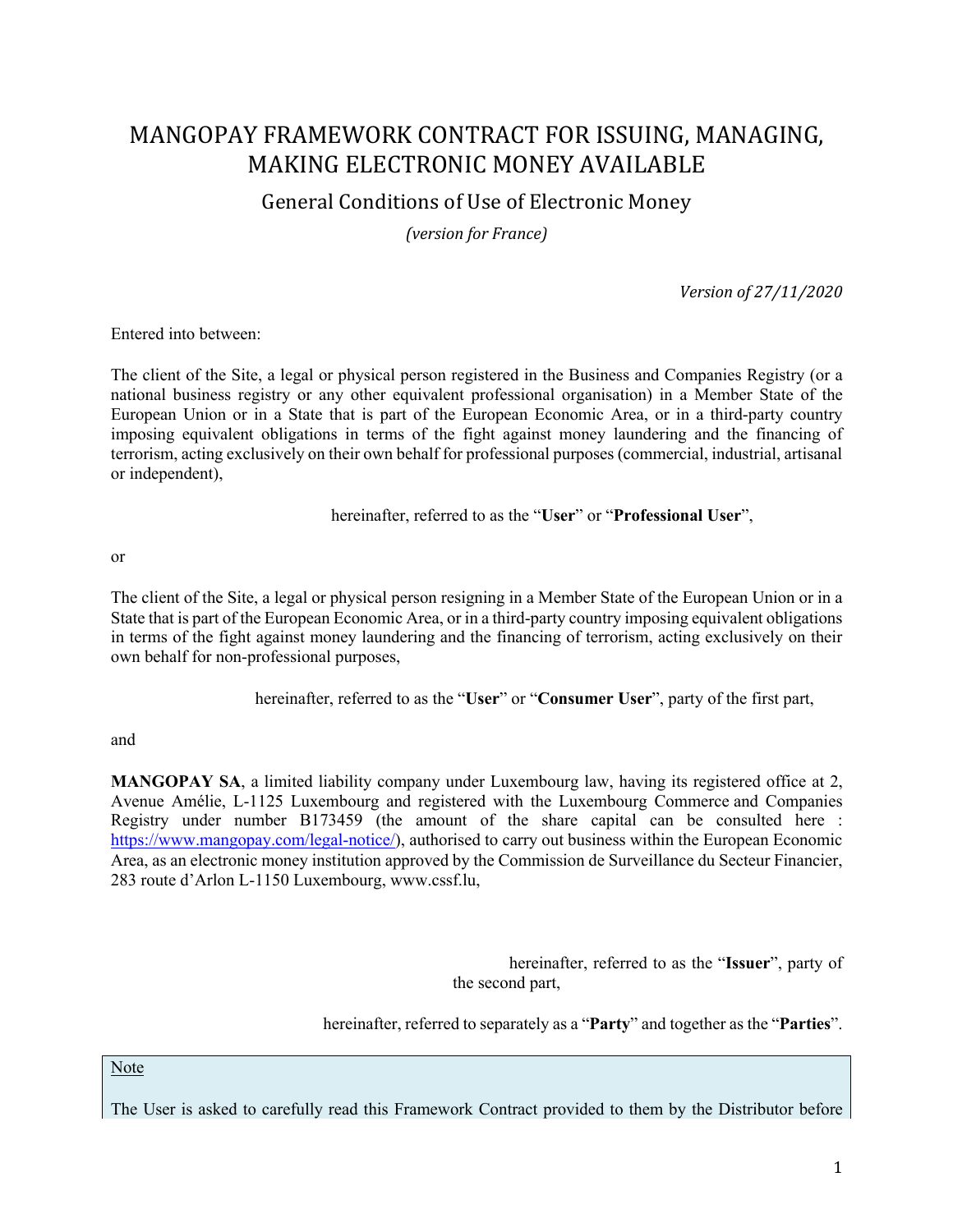accepting it. They are asked to download a Hard Copy of it, according to the procedure offered by the Distributor. By default, communication with the Issuer is always carried out via the Distributor, according to the terms established in the General Conditions of the Site, except when a distinct communication method is established in the Contract.

#### **1. Definitions**

For the purposes hereof, the terms hereinbelow are defined as follows:

"**Authentication**": indicates the procedures defined by the Distributor in order to identify the User or the validity of a Payment Order. These procedures include using the Personalised Security Data and the Identification Data.

"**Strong Authentication**": indicates the Authentication procedures defined by the Distributor and that respond to the requirements of European Directive 2015/2366 of 25 November 2015. This Strong Authentication specifically includes elements that allow for establishing a dynamic link between the Operation, the amount and the Beneficiary.

"**Banks**": indicate credit institutions in charge of holding funds collected by the Issuer on behalf of the corresponding to the Electronic Money in circulation. The institutions today are Crédit Mutuel Arkéa and ING Luxembourg. The Issuer has the possibility of selecting any other authorised credit institution in a Member State of the European Union or a party under the European Economic Area agreement.

"**Beneficiary**": indicates the legal or physical person acing on their behalf, designated by the User from among the clients of the Site, for the benefit of which Electronic Money is transferred in the framework of a Payment Operation. Any Beneficiary may become a User under the meanings hereof upon acceptance of the Framework Contract, subject to the Issuer's acceptance. In certain cases, the Beneficiary may become a Distributor pursuant to Specific Conditions.

"**Card**": indicates the debit card, payment card or credit card used by the User to transfer the funds to the Issuer in return for the issuance of Electronic money. This card must be within one of the following networks: Visa, MasterCard, CB, AmEx.

"**Account**": indicates an internal reference allowing the Issuer to identify in its books the different operations of acquiring, using and reimbursing Electronic Money carried out in the name of this User and to determine, at any time, the amount in euros of the Electronic Money available held by this latter. The Account may in no way be associated with a deposit account, a current account or a payment account.

"**General Conditions of the Site"**: indicates the general conditions of use of the Site entered into between the User acting in the capacity of client of the Site and the Distributor, specifically governing access to the Site.

"**Framework Contract**": indicates these General Conditions of Use of the Electronic Money, including the Registration Form and the Price Conditions, governing the use of the Services as well as managing the Account by the Issuer.

"**Price Conditions**": indicates the financial terms agreed to between the User and the Distributor, including the fees under this Framework Contract. This document includes all the fees paid for acquiring, using and managing the Electronic Money as established in the General Conditions of the Site.

"**Distributor"**: indicates the entity, duly authorised by the Issuer, who uses the site, whose contact information is indicated in the General Conditions of the Site. The Distributor prepares, facilitates and advises clients, for the purposes of the Framework Contract through the use of its Site. It accompanies clients during their entire relationship with the Issuer in the framework of carrying out their Payment and Reimbursement Operations. For this purpose, the Distributor makes customer service available to all clients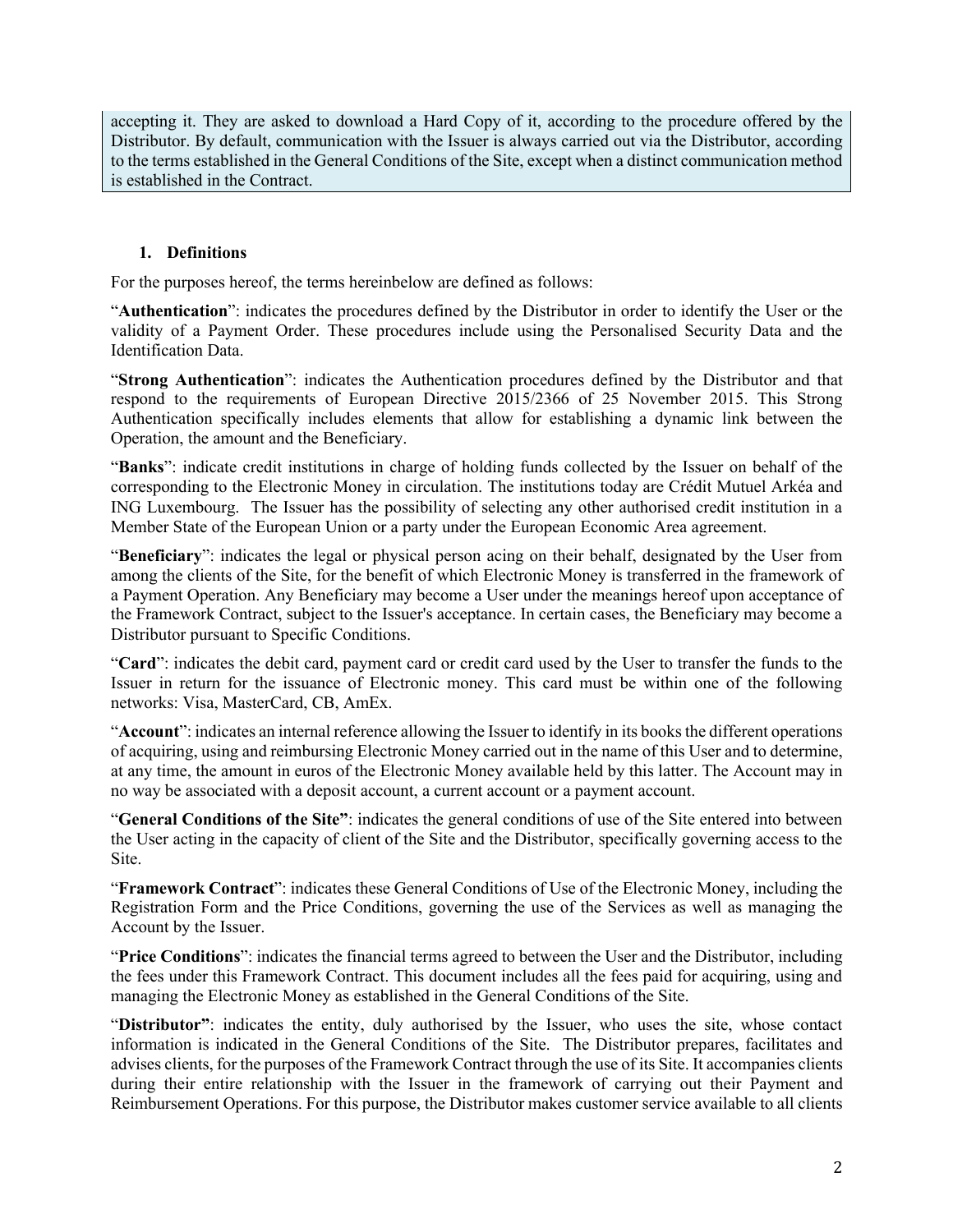dedicated to Payment Operations carried out an application hereof. The Distributor does not collect funds with the exception of the fees agreed to in the Price Conditions.

"**Personalised Security Data**": indicates the personal data provided by the Distributor to the User for the purposes of Authentication. It includes the Identification Data, as well as potentially any other data related to the Authentication procedure or Strong Authentication.

"**Identification Data**": indicates the unique identifier and the password of the User, that allows them to access their Personal Online Area.

"**Personal Data**": indicates any information related to the physical person who is the User, or a physical person related to the legal person who is the User (specifically a corporate executive, a beneficial owner, or an Authorised Person), under the meaning in European Regulation 2016/679 related to protecting personal data.

"**Issuer**": indicates MANGOPAY SA, issuer of Electronic Money, authorised in Luxembourg by the Commission de Surveillance du Secteur Financier under reference number 3812 and authorised to carry out its activity in all Member States of the European Union. The Issuer appears on the list of electronic money institutions available at http://supervisedentities.cssf.lu/index.html?language=fr#Home

"**Personal Online Area**": indicates the environment dedicated to the User, accessible on the Distributor's Site, allowing them to use the Services

"**Registration Form**": indicates the form to be filled out by anyone wishing to register for Services, accessible on the Site at registration or made available by the Distributor.

"**Identifier**": indicates the data necessary to identify the User by the Issuer for carrying out a Payment Operation including a user login (valid email address)

"**Business Day**": indicates a calendar day with the exception of Saturdays, Sundays, and public holidays in mainland France and Luxembourg and any other day designated as such by the Issuer.

"Electronic Money": indicates the monetary value available representing an amount due the User from the Issuer. Electronic Money is issued by the Issuer in exchange for the User providing corresponding funds in euros  $(\epsilon)$  and constituting a Payment Method accepted exclusively by the Beneficiaries. The Issuer keeps it in electronic form on their server by registering it in the Account open for this purpose.

"**Payment Method**": indicates the payment methods other than the Card, listed on the Site, the option of which is offered by the Issuer that allows the User to provide them the funds in exchange for the issuance of Electronic Money.

"**Payment Operation**": indicates the transfer of Electronic Money to the Beneficiary indicated on the Site by a User.

"**Order**": indicates the instructions given by the User to the Issuer in compliance with the procedure established in the Framework Contract to carry out a Payment Operation and/or a Reimbursement.

"**Payment Page**": indicates the page secured by Payline, the monetary provider of the Issuer. Only this address is to be considered valid by the User. The User is asked to systematically verify the address at the top of the page.

"**Person in Question**": indicates the physical person who is the User or any person related to the User (specifically a corporate executive or a beneficial owner), whose Personal Data is processed in the framework of the performance of this Framework Contract.

"**Reimbursement**": indicates the transfer by the Issuer upon the User's Order, of non-cash funds corresponding to all or part of the Electronic Money available held by them less the potential fees due.

"**Services**": Indicates the services of issuing, managing and making Electronic Money available, provided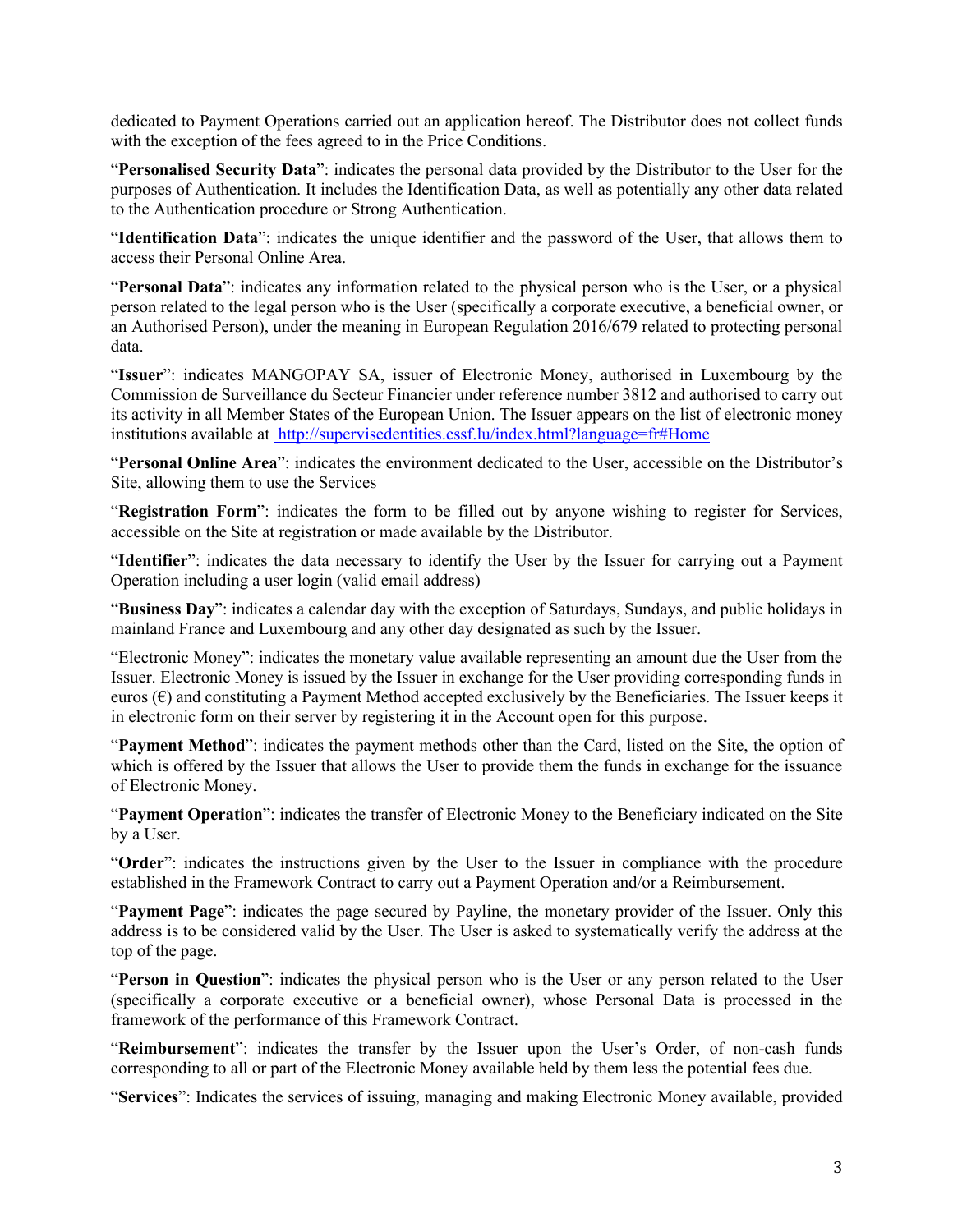by the Issuer to the User as described in Article 5 herein.

"**Distributor Customer Service**": indicates the customer service whose contact information is indicated on the Site, from which the User may obtain information regarding the Framework Contract.

"Site": indicates the website used by the Distributor whose purpose is to sell goods or services to Users or to collect funds from them, or to put Beneficiaries in contact with Users. The Site included the API with the Brand's colours to allow the User to have a payment method available issued and managed by the Issuer to transfer the funds to the indicated Beneficiary.

"**Hard Copy**": indicates any instrument allowing the User to store information addressed to them personally in order to be able to refer to it later during a time period adapted for the purposes for which the information is provided and allowing them to identically reproduce the information stored. It is generally offered in the form of a PDF file.

"**User**": indicates any physical or legal person acting on their behalf holding Electronic Money recorded in an Account opened in their name, in order to carry out Payment Operations.

## **2. Purpose**

The Framework Contract has the purpose of defining the conditions in which the Issuer provides to the User a payment method exclusively accepted by the Beneficiaries in the framework of their relationship established via the Site, in return for the fees described in Article 9 hereof.

The Payment Method proposed must be systematically prepaid by the User and is not subject to any advance, credit or discount. It is based on Electronic Money issued by the Issuer.

The Issuer authorises the Distributor to propose to clients of the Site this payment method, to facilitate entering into this contract and to accompany the Users during their entire relationship with the Issuer.

Only the Framework Contract is valid between the Parties in the event of a dispute.

## **3. Registration for the Services**

## **3.1.Registration Methods**

The Framework Contract is entered into remotely, according to the terms established by the Distributor under the General Conditions of the Site. To enter into the Framework Contract Online, the client must have the necessary equipment (materials and software), for which they alone are responsible, compatible with this method of entering into a contract.

By default, acceptance of the Framework Contract is carried out remotely via the Site and is entered into by electronic signature. The client has the possibility of requesting to sign the Contract by hand. For this purpose, they must print this Contract, sign it, and return it by electronic or postal mail to the Distributor Customer Service, the contact information of which is indicated in the General Conditions of the Site.

In the event of a handwritten signature, the date of entering into the Framework Contract is the date indicated on it and if there is no date, it will be the date that the Framework Contract is received by the Distributor.

Electronic signing of the Framework Contract is carried out via the Site. The date of entering into the Framework Contract corresponds to the date on which the client has finalised the e-signing process as indicated on the Site.

The Framework Contract entered into with the Parties electronically has the same legal status as a Framework Contract on paper.

#### **3.2.Contractual Documents**

The Framework Contract includes:

the General Conditions of Use of Electronic Money;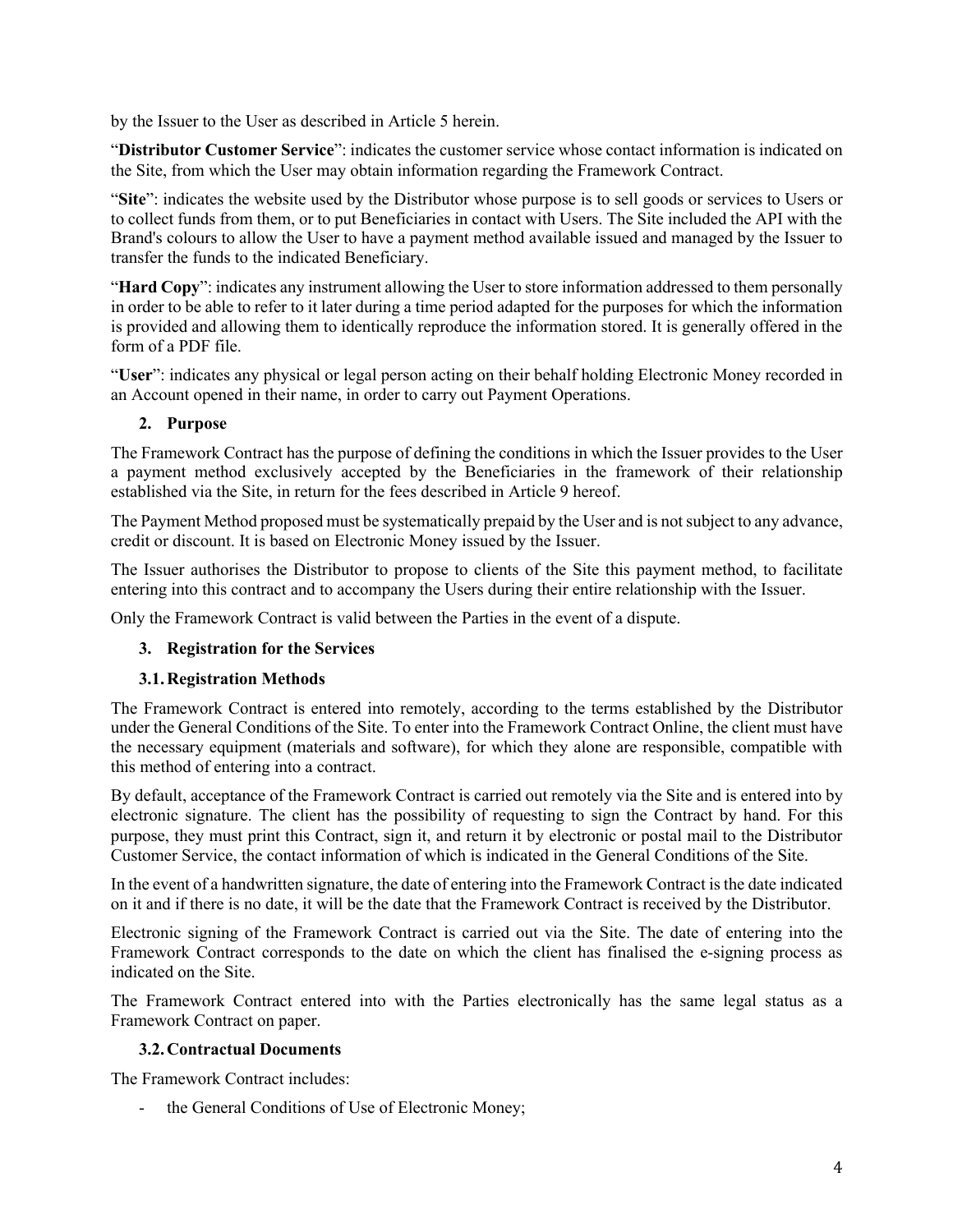- the Registration Form available on the Site;
- the Price Conditions indicated by the Distributor.

These General Conditions of Use of Electronic Money, as well as the Price Conditions, are made available to the User on the Site and downloadable as a Hard Copy according to the methods indicated on the Site. At any time during the contractual relationship, the User may, upon request, receive these documents in paper format.

The Issuer will maintain access to the contractual documents for a term of five (5) years from the end of the contractual relationship. The Issuer will end this service at the end of the above-mentioned five- (5) year period.

## **4. Opening an Account**

#### **4.1.Necessary and Prior Conditions for User Registration**

Any legally capable physical person at least eighteen (18) years of age and any legal person, residing and/or registered in a Member States of the European Union or in a State that is part of the European Economic Area agreement or in a third-party country imposing equivalent obligations in terms of the fight against money laundering and the financing of terrorism, may send a request to open an Account subject to the physical person being referenced on the Site in the capacity of consumer or in the capacity of professional. A legal person may only be referenced as a professional.

The User acknowledges from the time of issuing their registration request to the Distributor and during the entire term of the Framework Contract:

- that they are at least 18 (eighteen) years of age and legally capable;
- that they are acting on their own behalf;
- that all the information provided upon their registration are true, exact and up-to-date.

#### **4.2.Registration Procedure and Opening an Account**

4.2.1. Information and Proof

Any interested party must provide to the Distributor the information and documents listed hereinbelow, for the Registration Form, in the event that this information and these documents are not already in possession of the Distributor.

The interested party undertakes to provide the information and documents corresponding to their status either as a professional or as a consumer.

For the User, who is a physical person and consumer:

- o their last name, first name, email address, date and place of birth, nationality and country of residence;
- o a copy of the User's valid official identity document (e.g., identity card, driver's license, and for citizens of countries outside of the European Union, a passport).

For the Professional User:

- for physical persons:
	- o their last name, first name, email address, date of birth, nationality and country of residence.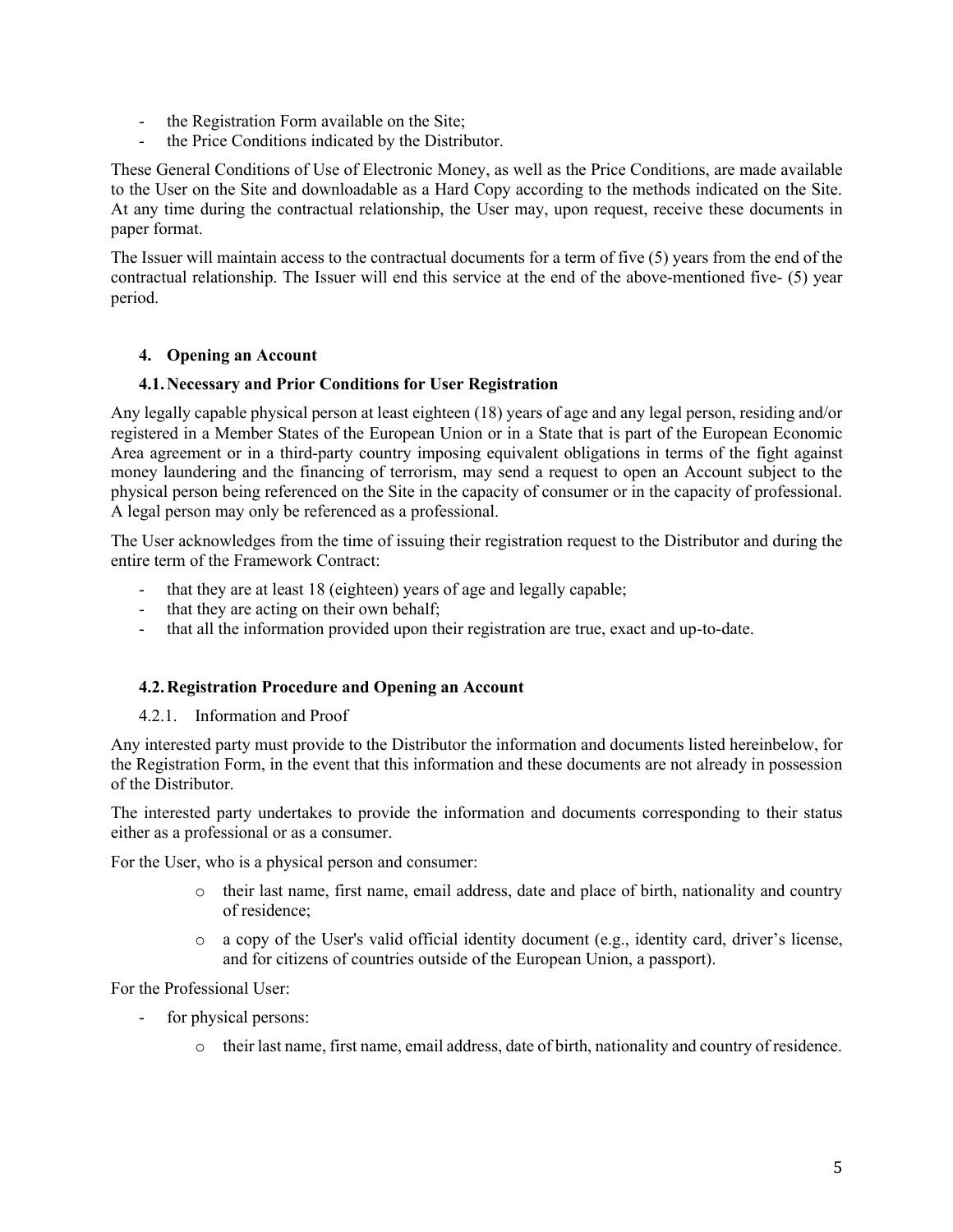- o an original or a copy of the official registration extract dated within three months that indicates registration as a retailer or in the national business registry or any other professional organisation that the User is a member of.
- o a copy of the User's valid official identity document (e.g., identity card, driver's license, and for citizens of countries outside of the European Union, a passport).
- for legal persons:
	- o their business name, business form, capital, address of the registered office, description of the activity, the identity of the business associates and officers, as well as the list of the beneficial owners such as defined by regulation;
	- $\circ$  a Kbis extract or equivalent document dated within three months proving their registration at the Business and Companies Registry of a Member States of the European Union or a State that is part of the European Economic Area agreement or a third-party country imposing equivalent obligations in terms of the fight against money laundering and the financing of terrorism and their bylaws. This document must include the business name, legal form, address of the registered office and the identity of the business associates and officers mentioned in Sections 1° and 2° of Article R.123-54 of the Code of Commerce or their equivalent in foreign law;
	- o a copy of the bylaws and potential decisions specifically certified true legal copy from the legal representative;
	- o a copy of the identity card or passport of the legal representative and, as the case may be, the beneficial owner(s);
	- $\circ$  The statement from the beneficial owners of the legal person holding more than 25% of rights in the event that the interested party has not declared their beneficial owners in the national registry, or if it is not subject to this obligation.

The User may also be requested to provide the bank details from an open account in the name of the person mentioned in Sections 1° to 6° bis of Article L.561-2 of the Monetary and Financial Code in a Member State of the European Union or a State that is part of the European Economic Area agreement or a third-party country imposing equivalent obligations in terms of the fight against money laundering and the financing of terrorism

It is expressly established that the Issuer maintains the possibility of requesting before opening an account and at any time during the term of the Framework Contract, additional documents related to the User, the beneficial owners, or a specific Payment Operation.

4.2.2. Restriction of the Account

By the Issuer's free assessment, use of an Account may be restricted without the Issuer having to justify their decision to the User in question. The functioning of the Account will specifically be restricted when the User has not provided all of the information and documents required by the Issuer, such as listed hereinabove. These restrictions are indicated to the User by the Distributor.

#### 4.2.3. Finalisation of Registration

After entering into the Framework Contract, the User must provide all of the information and proof that are requested by the Distributor. By giving their consent to the terms of the Framework Contract, the User accepts that the Distributor will transfer to the Issuer their request for registration as a User and all the proof documents received by it.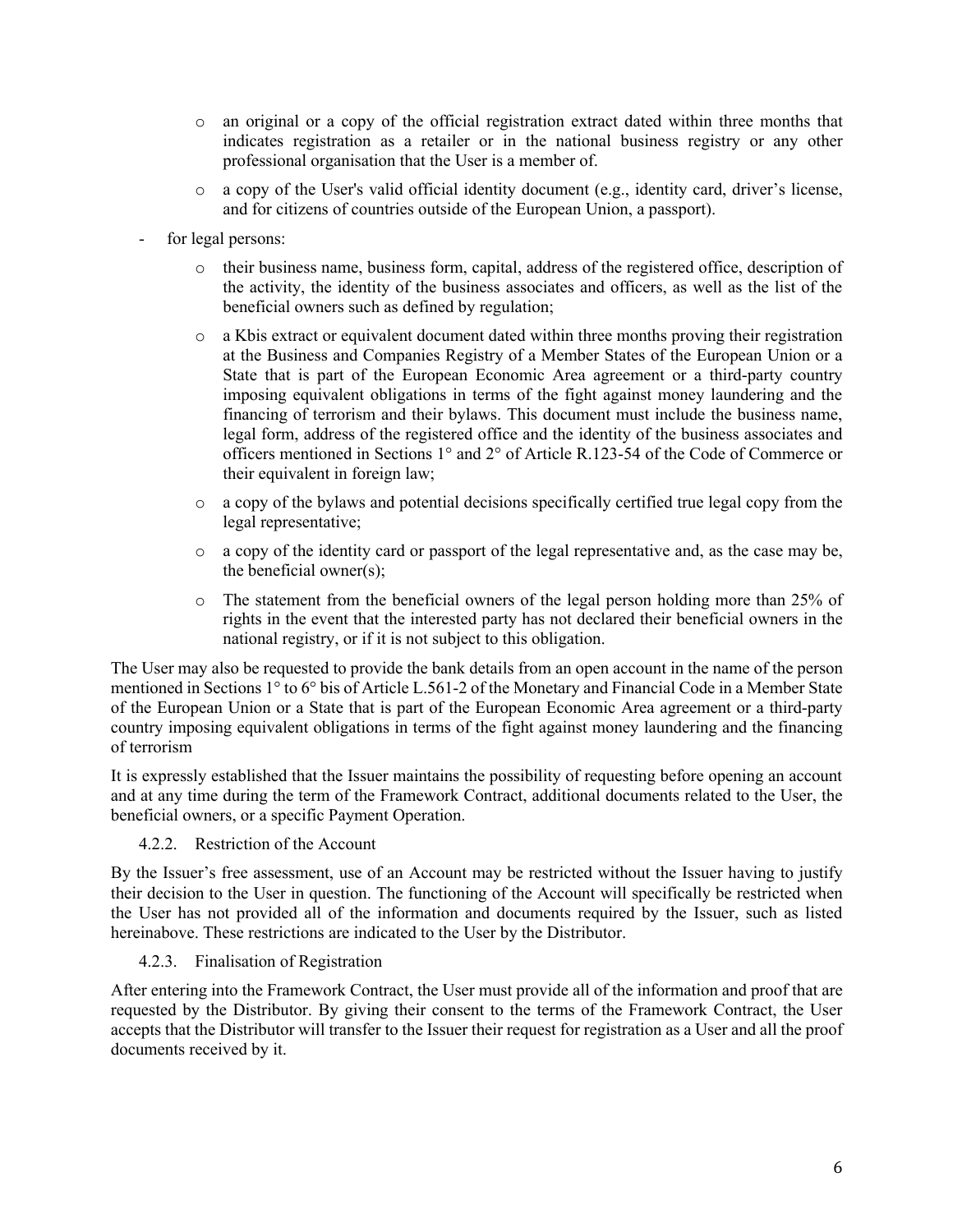The Issuer alone has the power to accept the registration of an interested party as a User for an Account in their name. This acceptance will be indicated to the User by the Distributor by any means under the terms established on the Site.

The Issuer, without motivation, or right to an indemnity in favour of the User, may refuse a request to open an Account. This refusal will be indicated to the User by the Distributor by any means under the terms established on the Site.

## **5. Functioning of the Account**

## **5.1.Purchasing Electronic Money**

Acquiring Electronic Money may be done, by Card (or any other Payment Method accepted by the Issuer), once or several times.

When such an operation is requested, the User will be identified on the Site by indicating their username (valid email address) and their password or via their Facebook account.

The funds transfer request will be indicated on the Payment Page dedicated for this purpose. The Issuer may request using a one-time code sent to the User's mobile telephone by the institution that issued the Card. If this is the case, it is the Issuer's right to refuse any payment following their free assessment without this decision giving rise to any indemnification. The funds transfer operation is carried out by the institution that issued the Card. Any dispute for such a transfer must be indicated to this institution. The Issuer is not authorised to cancel such a transfer. Notwithstanding the foregoing, the User may obtain Reimbursement for the Electronic Money Pursuant to Article 5.4.

Electronic Money arriving in the User's name may be based on the effective receipt of the funds collected less the fees agreed to under the Price Conditions.

In the event that the transfer of funds is cancelled by the Card issuer following it being contested, no matter the reason stated, the Issuer upon receiving information may suspend or cancel any Payment Operation, close the Account in question, debit at any time the Account of the amount of Electronic Money corresponding to the funds of the cancelled transfer and proceed to recovery of the amounts due by the User by any means.

## **5.2.Functioning of the Account**

Electronic Money is stored for an indeterminate term in the User's Account by the Issuer under the agreedto Price Conditions.

The Account is credited by acquiring Electronic Money in exchange for funds ordered by the User directly from the Issuer via their Card (or any other Payment Method accepted by the Issuer) less the corresponding fees is established in the Price Conditions. This Account is debited on the Order of the Electronic Money User in the amount of the Payment or Reimbursement Operation carried out including the related fees as established in the Price Conditions. The Issuer is authorised at any time to debit this Account in the amount of the Electronic Money corresponding to the fees due and payable established in the Price Conditions.

The amount of Electronic Money available in the Account is immediately adjusted based on:

- the fees due and payable, by the Account User, the payment of which is carried out in Electronic Money;
- the Orders transmitted (or being transmitted) to the Issuer regarding Electronic Money stored in the Account;
- funds received by the Issuer in payment for acquiring Electronic Money in the Account;
- and any cancellation regarding any of the above-mentioned operations in application hereof.

## **5.3.Use of Electronic Money to Carry Out a Payment Operation**

Before issuing an Order, the User must ensure that they have a sufficient amount of Electronic Money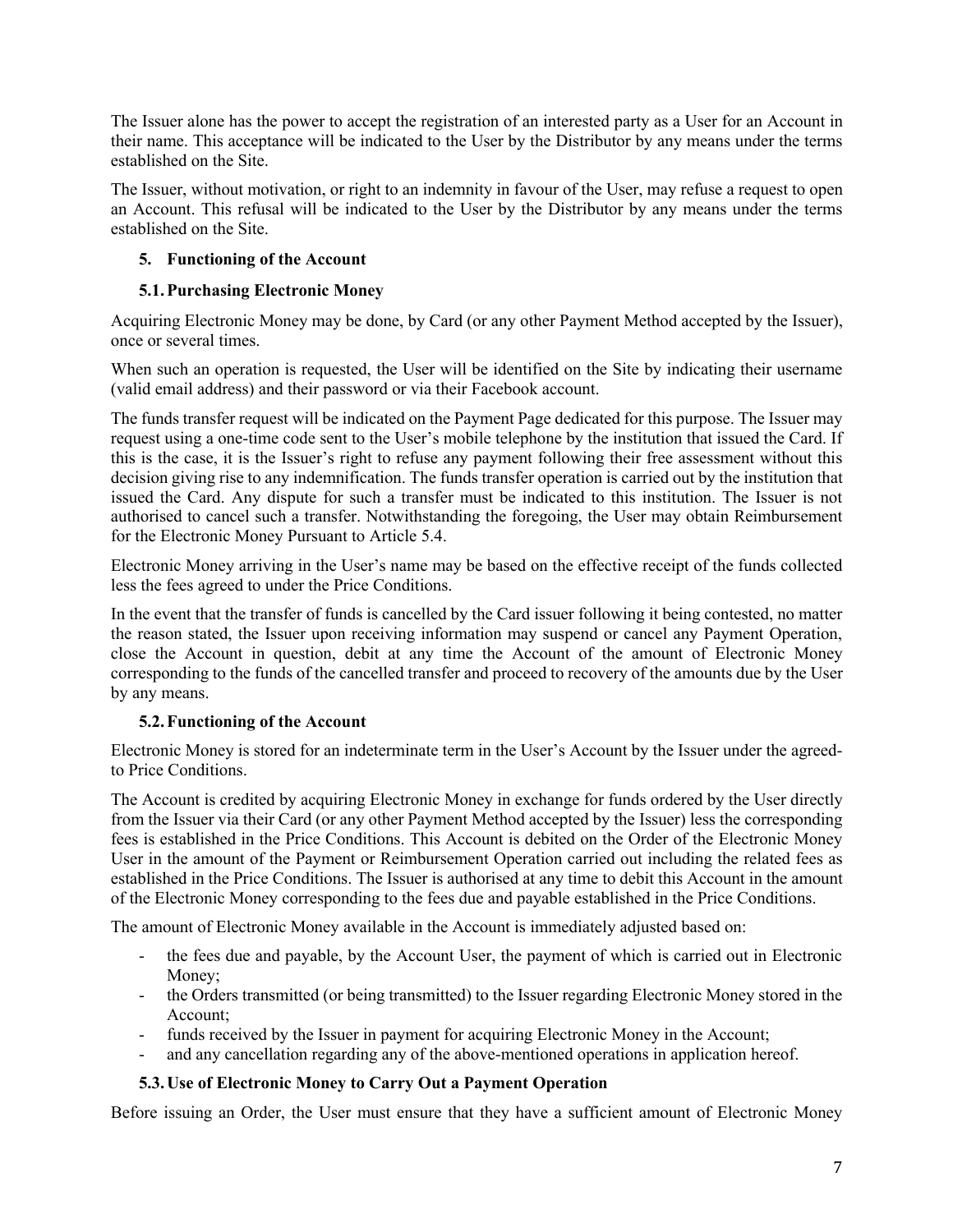available to cover the amount of the Payment Operation and the related fees as established in the Price Conditions.

If necessary, they must acquire sufficient Electronic Money in compliance with Article 5.1 before the Order may be validly transferred to the Issuer to carry it out. Electronic Money may only be held by the User subject to the effective issuance of corresponding funds. Electronic Money in no way may be issued for credit. Additionally, when the amount of Electronic Money available on the date the Order is carried out by the Issuer is below the amount of the Payment Operation (including fees), the Order will automatically be refused by the Issuer. The information about this refusal will be made available to the User on the Site. This Refusal may give rise to additional fees according to the Price Conditions.

The methods for transmitting an Order by the User are the following:

When the User wishes to carry out a Payment Operation, they will indicate their identification in their Personal Online Area by indicating their Identification Data and, if need be, by following a Strong Authentication procedure if indicated to them. They will fill out the proper form on the Payment Page and, if need be, indicate the proof documents requested by the Issuer. The form must indicate the following elements: the amount in euros  $(\epsilon)$  of the Payment Operation, the elements allowing for identification of the Beneficiary, the date the Order is executed and any other required information.

The User irrevocably consents to the Payment Order by clicking on the "validation" button ("Date of Receipt"). The receipt of the Payment Order is confirmed in the User's Personal Online Area or by email. No Order may be withdrawn by the User after the date upon which it is deemed to irrevocably have been received, which is from the Date of Receipt.

In certain cases, the User may fill out a single form containing an order to transfer funds such as established in Article 5.1 and an Order allowing Payment Operations to be carried out in line with the preceding paragraph.

## Carrying Out the Order:

The amount of the Payment Operation will be deducted from the Electronic Money available in the Account to be credited in favour of the Beneficiary following the User's instructions. Additionally, the Beneficiary may open an Account pursuant to Article 4.2 to receive the Electronic Money if they are not already a User. The funds corresponding to the Electronic Money used, if it be the case, may be directly transferred to a bank account or payment account open in the name of the Beneficiary upon receiving the information of this account by the Issuer. For this purpose, the Beneficiary must provide the IBAN number and the SWIFT code of their bank account or payment account as well as the address. This account must be open in a banking or payment institution established in a Member State of the European Union or a State that is part of the European Economic Area agreement or a third-party country imposing equivalent obligations in terms of the fight against money laundering and the financing of terrorism.

It is expressly agreed that the Orders are executed at the latest at the end of the Business Day following the Date of Receipt of the Order by the Issuer (and on the agreed-to execution date for standing or timely transfers) if the Beneficiary has an Account. If necessary, the Date of Receipt may be delayed until an Account is opened or until the day the Issuer has gathered the information of the bank account or payment account of the Beneficiary receiving the funds.

Any Payment Order received after 4:00 p.m. by the Service Provider will be deemed to have been received the following Business Day. If the Date of Receipt is not a Business Day, the Order will be deemed to have been received the following Business Day.

## **5.4.Transmission and Execution of a Reimbursement Order**

When a Reimbursement Order is requested, the User will be identified on the Site by indicating their Identification Data or connecting via their Facebook account. They will fill out the proper form on the Payment Page and, if need be, indicate the proof documents requested by the Issuer. The User must indicate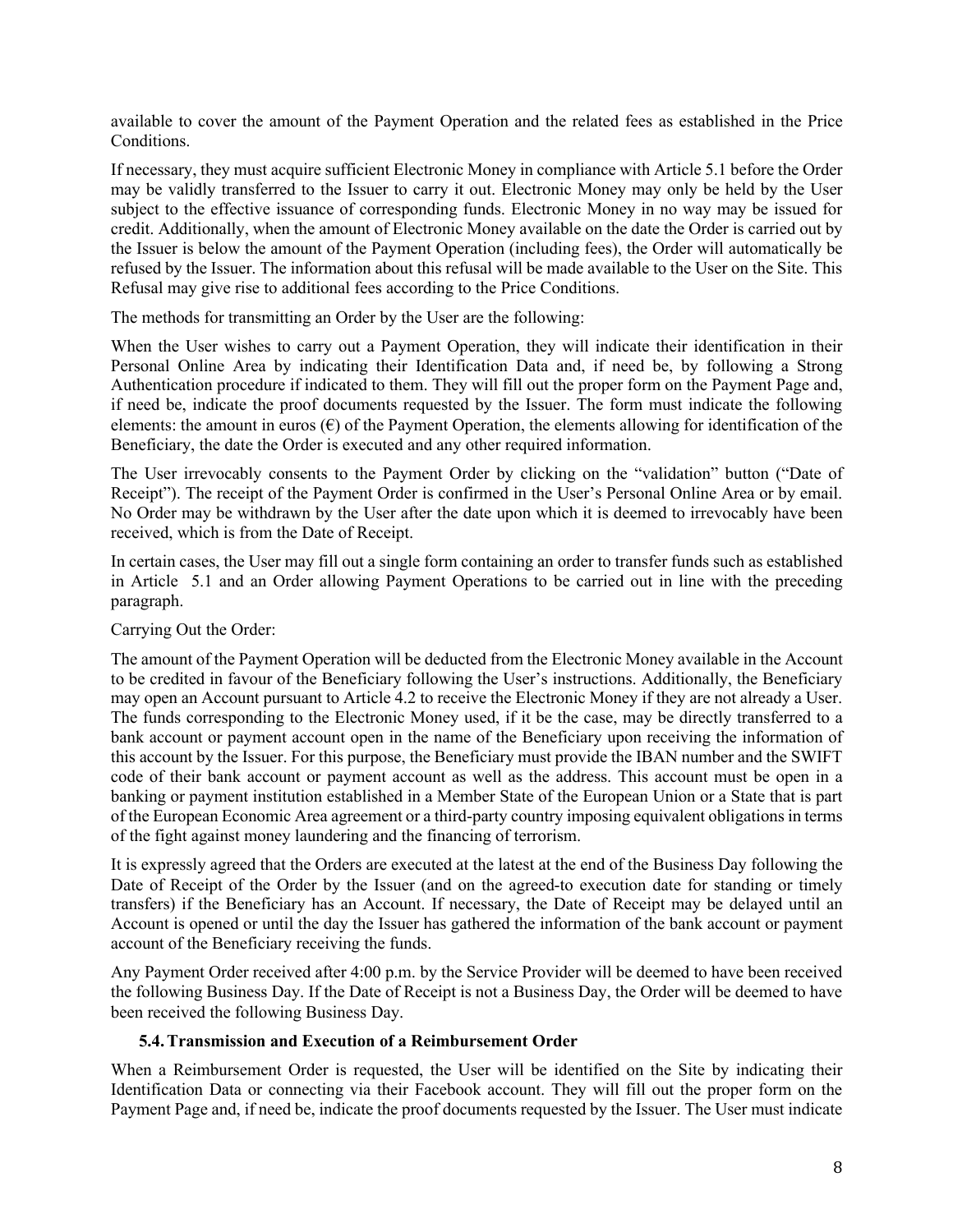on the form the following elements: the amount of the Reimbursement, the date the Order is to be executed and any other required information.

The User irrevocably consents to the Payment Order by clicking on the "validation" button ("Date of Receipt"). The receipt of the Payment Order is confirmed in the User's Personal Online Area or by email. No Order may be withdrawn by the User after the date upon which it is deemed to irrevocably have been received, which is from the Date of Receipt.

Reimbursement will be carried out by crediting the Card (or Payment Method) that the User used to acquire the Electronic Money. If it be the case, it will be carried out by funds transfer to the bank account or payment account of the Beneficiary the information of which has been provided to the Issuer ("Notification Date"). It is agreed to between the Parties that the Reimbursement will be carried out at the latest at the end of the Business Day following the receipt or notification depending on the case.

Any Reimbursement Order received after 4:00 p.m. by the Service Provider will be deemed to have been received the following Business Day. If the Date of Receipt is not a Business Day, the Order will be deemed to have been received the following Business Day.

#### **5.5.Withdrawing an Order**

No Order may be withdrawn by the User after the date upon which it is deemed to irrevocably have been received as indicated above.

#### **6. Reporting**

The User, in their Personal Online Area, has a statement of the Operations carried out available to them. They are asked to attentively acknowledge the list of these operations. The User recognises that only the statement of the Payment Operation validated by the Issuer is deemed as recognition by the latter of the Electronic Money available in the Account on the day indicated on the statement. The User may, at any time on their personal page accessible on the Site, access an indication of the amount of Electronic Money available in the Account.

It is specified that for each Operation carried out on the Account, the User has the following information available to them: the reference number of the Operation, the identification of the Beneficiary, the amount of the Operation, the date the Order is received, and if it be the case, the fees related to executing this Operation.

The Issuer will provide the User upon request the monthly statements of the Account for the previous thirteen (13) months.

## **7. Objection Regarding Personalised Security Data**

The User must inform the Distributor of the loss or theft of their Personalised Security Data, of any misuse or unauthorised use of their Personal Online Area or their data as soon as they become aware of this and request that it be blocked. This declaration must be carried out:

- by making a telephone call to the Distributor Customer Service at the number indicated in the General Conditions of the Site; or
- directly by electronic message through the contact form accessible on the Site.

The Issuer, through the Distributor, shall immediately execute the request for blocking the identifier in question. The event will be recorded and date/time stamped. An objection number with date/time stamp will be provided to the User. Written confirmation of this objection will be sent by the Distributor to the User in question by electronic message. The Issuer will take administrative responsibility of the file and keep all proof relating to it for 18 (eighteen) months. Upon written request of the User and before this time frame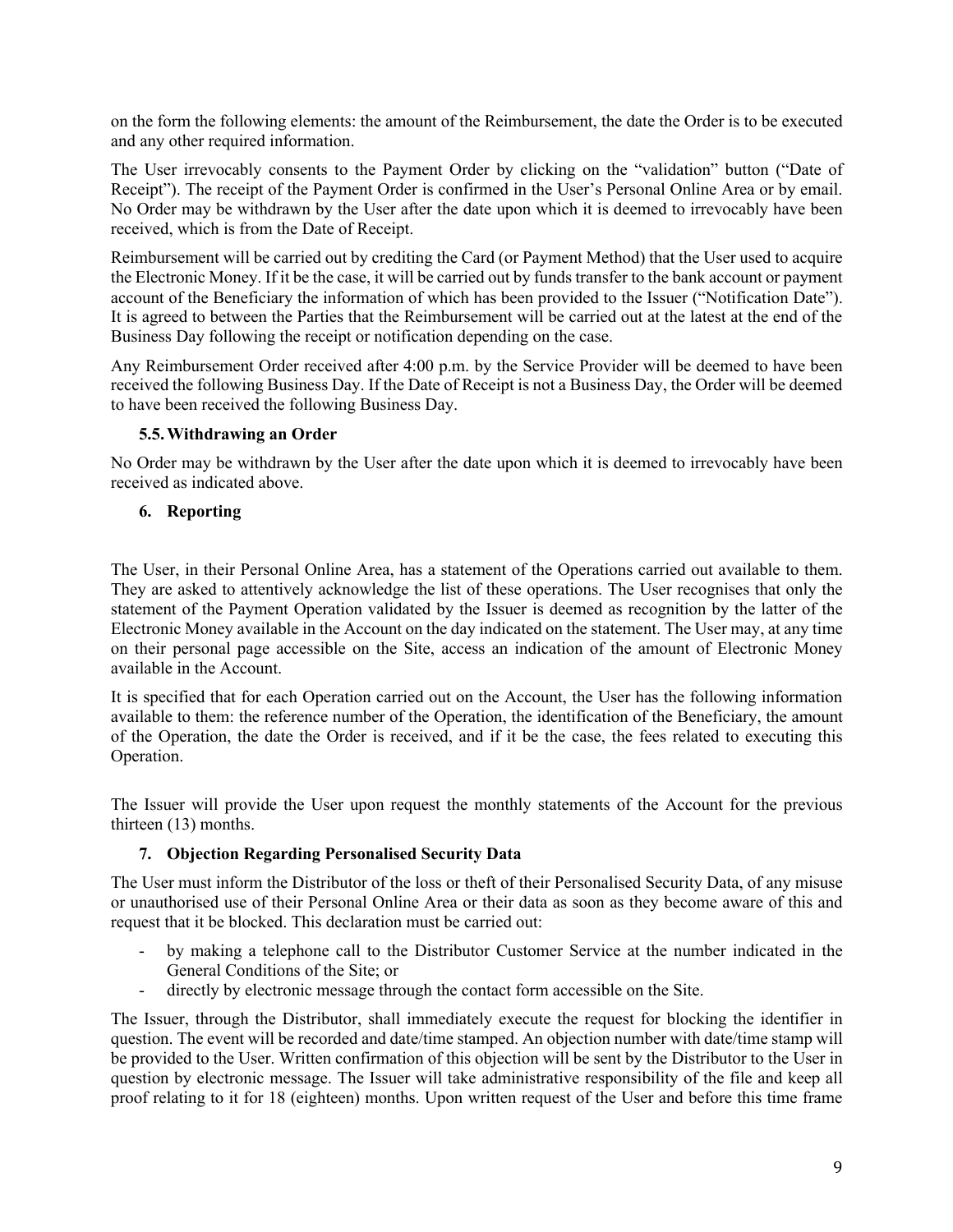expires, the Issuer will provide a copy of this objection.

Any request for objection must be confirmed immediately by the User in question, by a letter signed by the latter, provided or sent by registered mail, or email, to the Issuer at the postal address indicated hereinabove.

The Issuer and the Distributor will not be held responsible for the consequences of an objection sent by fax or email that does not come from the User.

A request for objection is deemed to be made on the date and time of the effective receipt of the request by the Distributor. In the event of theft or fraudulent use of the Identifier, the Issuer is authorised to request from the Distributor, a statement or copy of the complaint of the User and undertakes to respond to it as quickly as possible.

## **8. Contesting an Operation**

## **8.1.Provisions Common to All Users**

For any claim relating to Payment or Reimbursement Operations carried out by the Issuer in the framework hereof, the User is asked to address the Distributor Customer Service at the address indicated for this purpose in the General Conditions of the Site.

If an Order is executed by the Issuer with errors attributed to this latter, this should be contested as soon as possible to the Service Provider, the Order will then be cancelled and the Account returned to the situation that it was in before receiving the Payment Order. Following that, the Order will be correctly reissued.

The fees indicated in the Price Conditions may be due in the event an Operation is unjustifiably contested.

## **8.2.Provisions Applicable to the Professional User**

The Professional User wishing to contest a Transfer Operation unauthorised by them or improperly executed must contact the Distributor Customer Service by telephone as soon as possible after they become aware of the anomaly and at the latest within eight (8) weeks following the transaction of the operation, it being their responsibility to contest it to the Issuer as soon as possible. Unless there are good reasons to suspect the User of fraud, the Issuer will reimburse the User in the amount of the Operation immediately following receiving the request to contest it, and in any case at the latest at the end of the next Business Day. The Issuer will return the Account to the state it was in before the unauthorised Payment Operation took place

In the event of the loss or theft of Personalised Security Data, unauthorised Operations carried out before they are contested are the User's responsibility. Operations carried out after they are contested are borne by the Issuer unless in the event of fraud by the User.

## **8.3.Provisions Applicable to the Consumer User**

The Consumer User wishing to contest a Transfer Operation unauthorised by them or improperly executed must contact the Distributor Customer Service by telephone as soon as possible after they become aware of the anomaly and at the latest within thirteen (13) months following the date it is debited, it being their responsibility to contest it to the Issuer as soon as possible. Unless there are good reasons to suspect the User of fraud, the Issuer will reimburse the User in the amount of the Operation immediately following receiving the request to contest it, and in any case at the latest at the end of the next Business Day. The Issuer will return the Account to the state it was in before the unauthorised Payment Operation took place

In the event it is contested, responsibility for proof that the Operation was identified, duly recorded and accounted for, and that it was not affected by technical or other deficiencies is the responsibility of the Issuer.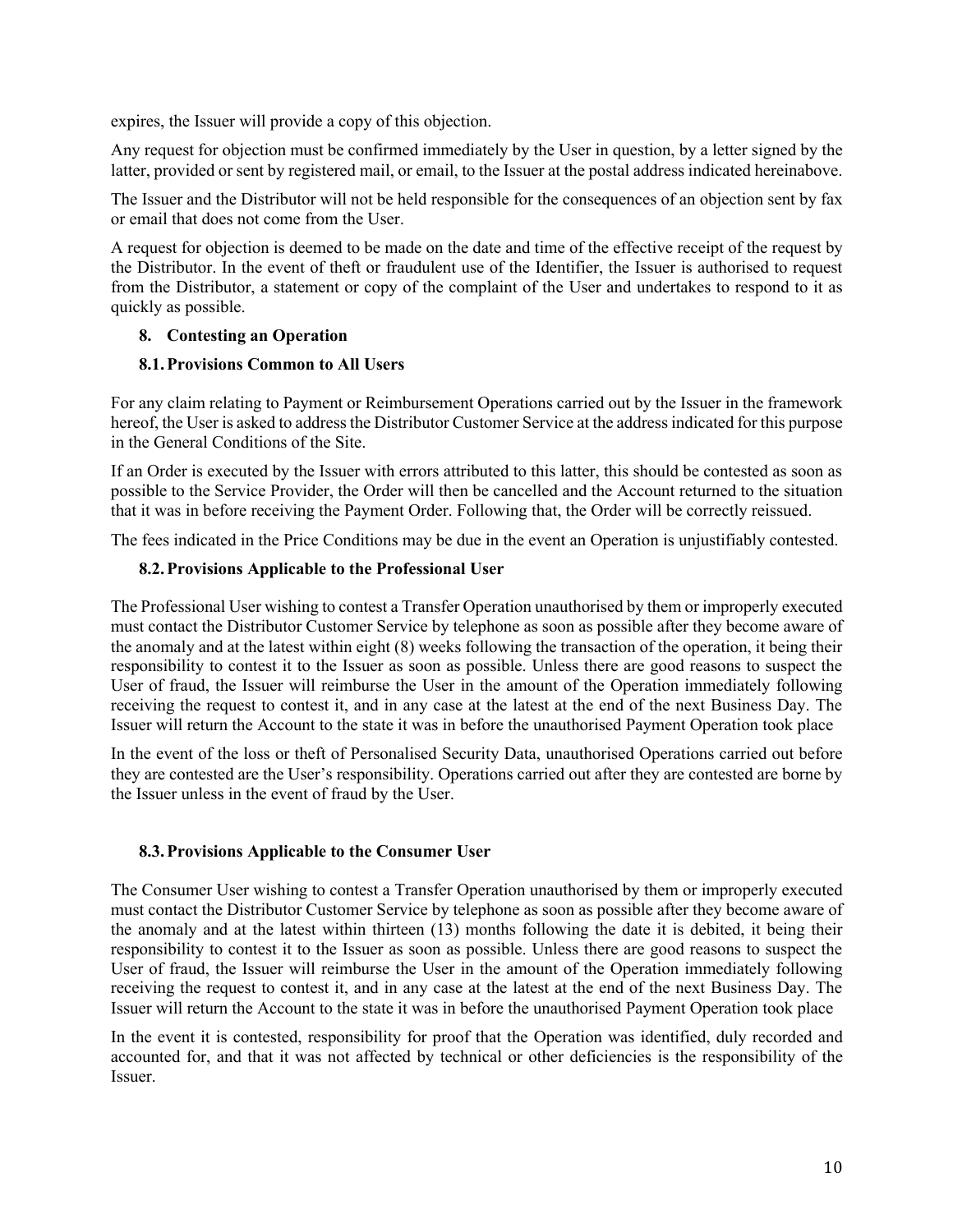In the event of an unauthorised Payment Operation following the loss or theft of Personalised Security Data, the User is responsible for the losses related to the use of Personalised Security Data before it is contested, up to a threshold of fifty (50) euros. Operations carried out after they are contested are borne by the Issuer unless in the event of fraud by the User. However, the User is not held responsible in the event:

- Of an unauthorised Payment Operation carried out without using Personalised Security Data;
- Of the loss or theft of Personalised Security Data that could not be detected by the User before the payment was made;
- Of losses due to actions or failures of an employee, agent or subsidiary of a PSP or an entity to which these activities were externalised.

The User is also not held responsible:

- if the unauthorised Payment Operation is carried out by diverting the Personalised Security Data, without the User's knowledge;
- in the event of counterfeiting the Personalised Security Data, if, at the time of the unauthorised Payment Operation, the User is in possession of this Data.

The User will bear all the losses arising from unauthorised Operations if these losses result from fraudulent activity by them or if they intentionally seriously neglected the obligations to keep their Personalised Security Data secured and to contest operations in the event of loss, theft or diversion of their Data.

Barring fraudulent activities on behalf of the User, the latter will not bear any financial consequences if the unauthorised Operation was carried out without the Issuer requiring Strong Authentication of the User, in the event that regulations require it.

## **9. Financial Conditions**

The services offered herein are invoiced by the Distributor in the name and on behalf of the Issuer in compliance with the Price Conditions.

Any commissions due by the User are automatically deducted from the Electronic Money Account by the Issuer. The User authorises the Issuer to compensate at any time, even after the Account is closed, any irrefutable credit, liquid and collectible that remains owed, of any nature whatsoever. Funds in the Electronic Money Account may be compensated for any amount due, collectible and unpaid of the User to the Issuer.

## **10. Term and Termination**

The Framework Contract is entered into for an indeterminate period. It enters into force from the time it is accepted by the User.

The User may at any time and by respecting an advance notice of thirty (30) calendar days, terminate the Framework Contract. The Issuer may at any time terminate the Framework Contract, by respecting an advance notice of two (2) months provided in Hard Copy format. In this case, the fees irrefutably owed for the Services are due by the User on a pro rata basis for the period elapsed at the termination date.

Beyond six (6) months, the Framework Contract may be terminated without costs. In other cases, termination costs may apply, in compliance with the Price Conditions.

For these purposes, each Party must notify the termination hereof to the other Party, by registered letter with acknowledgment of receipt, to the postal or email address indicated in the General Conditions of the Site.

The User must indicate in the termination message their banking or payment account information allowing the Issuer to reimburse them the Electronic Money available. In the absence of this indication, it is the Issuer's responsibility to follow the Reimbursement instructions involving reimbursement by crediting the Card that was used to acquire Electronic Money. The Issuer is released from any obligation upon confirmation to the User of the transfer to the account indicated or crediting the Card in the amount of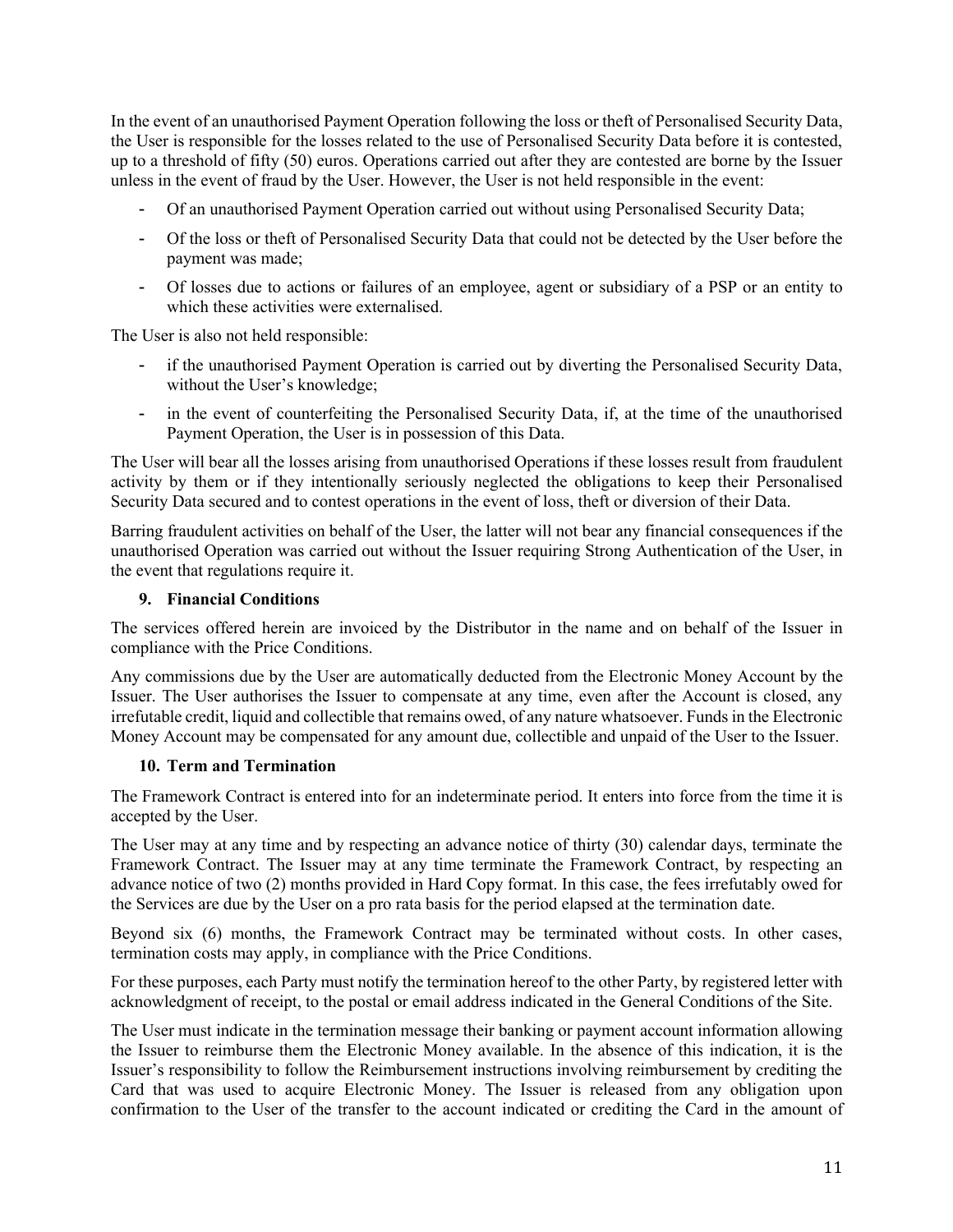Electronic Money available.

In the event of serious breach, fraud, or lack of payment on the part of the User, the Issuer reserves the right to suspend or terminate this Contract by sending an email along with a registered letter with acknowledgment of receipt.

In the event a successor to the Issuer is nominated to issue Electronic Money distributed on the Site, it is the Distributor's responsibility to gather the express written agreement of the User of this change, regarding the amount of Electronic Money available and to indicate to the Issuer the terms for transferring the funds corresponding to the Electronic Money available.

#### **11. Modification of the Framework Contract**

The Issuer reserves the right, at any time, to modify the Framework Contract. Any draft modification of the Framework Contract is to be provided to the User by the Distributor in Hard Copy format, at the latest two (2) months before the date proposed for its entry into force. Any new service proposed by the Issuer is subject to a modification of the Framework Contract.

Any User may refuse the proposed modifications and must notify their refusal to the Distributor Customer Service by registered letter with acknowledgment of receipt 2 months before the proposed modifications enter into force (post office stamp being proof thereof) to the address indicated in the General Conditions of the Site.

Lacking notification of refusal before the indicated date that they enter into force, the User will be deemed to have accepted the proposed modifications.

The relationship between the Parties after the date of entry into force will then be governed by the new version of the Framework Contract.

In the event the User refuses, this refusal will give rise, without fees, to the termination of the Framework Contract, as well as the Reimbursement of the units of Electronic Money belonging to them in a time frame of thirteen (13) months following the date the termination takes effect in order to cover anything contested in the future.

Any legislative or regulatory provisions that make modifications necessary to any part of the Framework Contract will be applicable from the date they enter into force, without advance notice. However, the User will be informed thereof.

## **12. Security**

The Issuer undertakes to ensure that the services are provided with respect to the applicable laws and regulations and best practices. Specifically, the Issuer shall do what is necessary to ensure the security and confidentiality of the User's data, in compliance with the regulation in force.

The Issuer reserves the right to temporarily suspend access to the online Account for technical, security or maintenance reasons without these operations invoking any right to an indemnity of any kind. It undertakes to limit these types of interruptions to those that are strictly necessary.

However, the Issuer shall not be held responsible to the User for potential errors, omissions, interruptions or delays of operations carried out via the Site that result from unauthorised access by the latter. The Issuer shall not be held responsible for the theft, destruction or unauthorised disclosure of data that results from unauthorised access to the Site. Furthermore, the Issuer remains outside of the scope of the legal relationship between the User and the Beneficiary of the Payment Operation or between the User and the Site. The Issuer will not be held responsible for defaults, breaches or negligence between a User and a Beneficiary, or the Site and a User.

If the unique identifier or any other information necessary to carry out a Payment Operation provided by the User is inexact, the Issuer cannot be held responsible for the improper execution of said Service.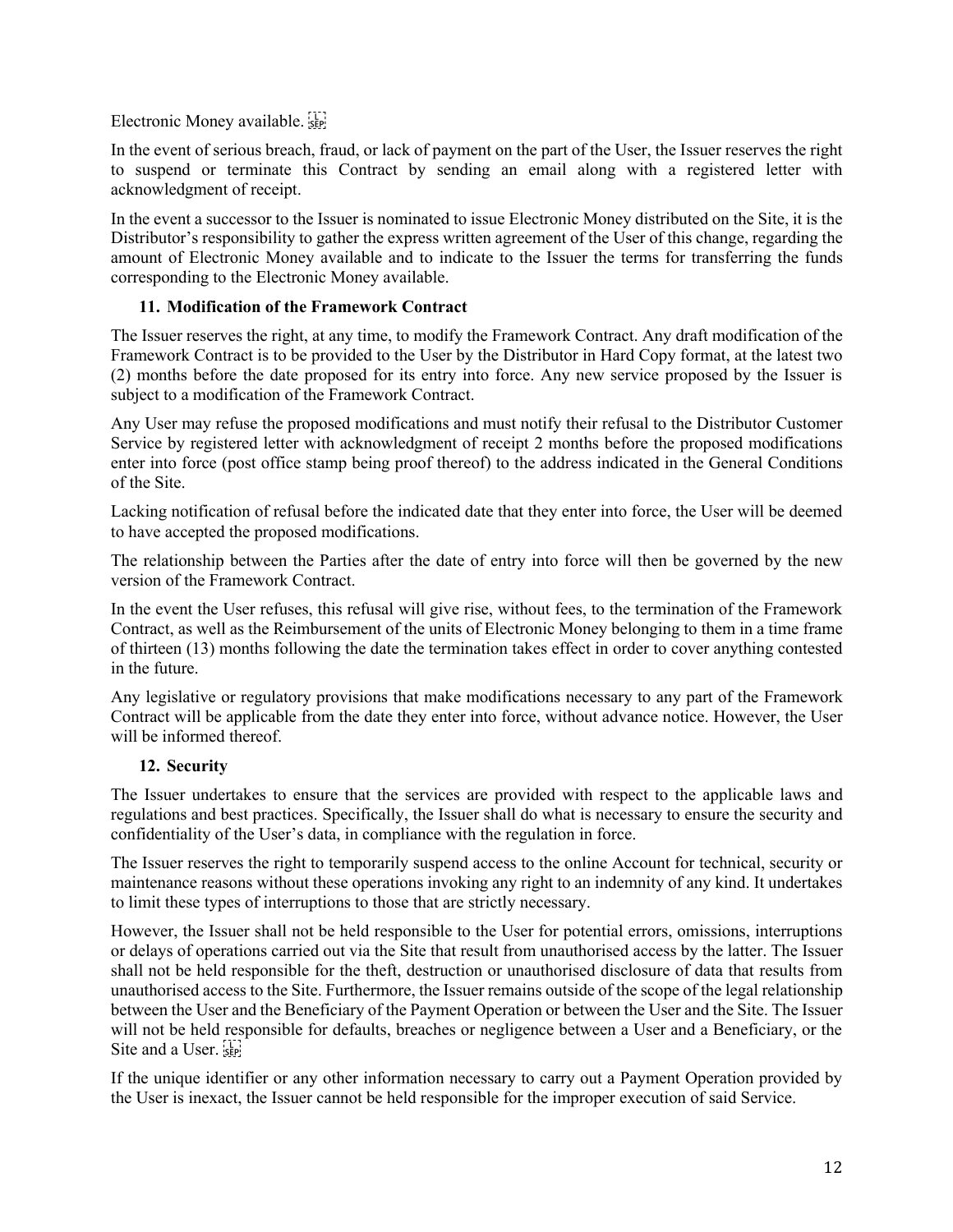The Distributor alone is responsible for the security and confidentiality of the data exchanged in the framework of using the Site in compliance with the General Conditions of the Site, the Issuer being responsible for the security and confidentiality of the data that it exchanges with the User in the framework hereof for creating and managing their Account, as well as Payment Operations related to the Account.

## **13. Limits to the Issuer's Liability**

The Issuer is in no way involved in the legal and commercial relationships and potential disputes arising between the Beneficiary and the User or between the User and the Distributor. The Issuer exercises no oversight over the conformity, security, legality, characteristics and the appropriate character of the products subject to a Payment Operation. In this regard, it is the User's responsibility to gather all useful information in order to carry out the purchase of a product or service, the collections of funds or any other operation required. Every operation carried out by the User gives rise to a contract created directly between themselves and the Beneficiary(ies) who are strangers to the Issuer. Consequently, the latter cannot be held responsible for the non-performance or improper performance of the obligations arising from it, or any potential damages caused to the User in this regard.

Notwithstanding any contrary provision in this Contract, the Issuer's liability in terms of a User is limited to reparations for direct damages as established by regulation.

## **14. Commitments of the User**

The User acknowledges that the elements in their Personal Online Area on the Site do not infringe on the rights of a third party and are not contrary to the law, public order, or proper ethics. The User attests to the conformity, legality and appropriate character of the amount granted to the Beneficial Owner, of the purchase of the good by the Beneficial.

They undertake to not perform the Framework Contract in an illegal manner or under conditions that may damage, deactivate, overload or alter the Site; They undertake to not usurp the identity of another person or entity, falsify or divulge their identity, their age or create a false identity;

In the event of a breach of these obligations the Issuer reserves the right to take all appropriate measures to bring an end to these actions. It also has the right to suspend, erase and/or block access to the Account. Without prejudice to legal actions undertaken by third parties, the Issuer has the right to personally bring any legal action that seeks to repair the damages that it has personally been subject to due to the User's breach of their obligations under this Contract.

## **15. Withdrawal Right**

## **15.1. Provisions Applicable to All Users**

The User having been initiated under the meaning of Articles L.341-1 et seq. of the Monetary and Financial Code has a time frame of fourteen (14) calendar days to exercise their right of withdrawal, as the case may be subject to responding to the conditions of Article D. 341-1 of this Code, without having to justify the reason or bear the penalty.

This time frame for withdrawal begins from the day of their registration as a User.

## **15.2. Provisions Applicable to the Consumer User**

Under Article L. 222-7 of the Consumer Code, the consumer User has a right of withdrawal that may be exercised in a time frame of fourteen (14) days without having to justify the reason or bear the penalty. This withdrawal time frame begins either from the day of entering into the Framework Contract, or from the receipt of the contractual conditions and information, if this date is after that of the date the Framework Contract is entered into.

The Framework Contract may only be put into effect before the withdrawal deadline has expired upon the approval of the consumer User. The consumer User recognises that the use of Services after entering into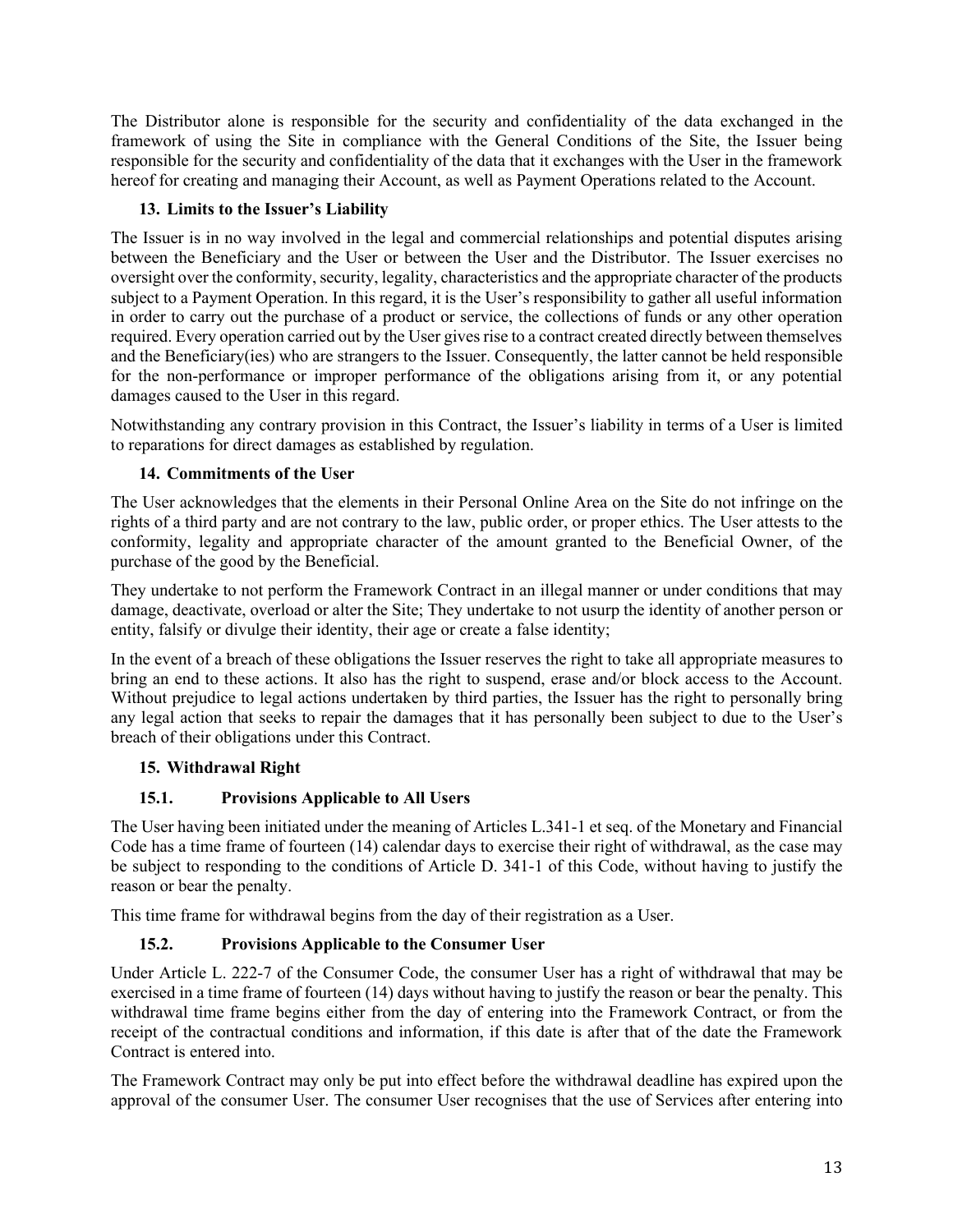the Framework Contract constitutes an express request on its part to begin performing the Framework Contract before the above-mentioned deadline has expired.

Exercising the right of withdrawal involves the Framework Contract coming to an end, and in the event performance thereof has begun, takes the form of termination and does not bring into question the services previously provided. In this event, the consumer User will only be responsible for a payment proportional to the Services effectively provided.

## **15.3. Exercising the Withdrawal Right**

The User must notify the Distributor Customer Service of their withdrawal request within the indicated time frame by telephone or by email and by sending confirmation to the address of the Distributor Customer Service. For this purpose, it may use the withdrawal slip made available to them by the Platform.

## **16. Rules Regarding the Fight Against Money Laundering and the Financing of Terrorism**

The Issuer is subject to all of the Luxembourg regulations regarding the fight against money laundering and the financing of terrorism.

Pursuant to the provisions of Luxembourg law, relating to financial organisations participating in the fight against money laundering and the financing of terrorist activities, the Issuer must obtain information from all Users regarding any operation or original business relationship, the subject and the destination of the operation or the opening of the Account. Furthermore, it must carry out all due diligence for identifying the User and, if it be the case, the beneficial owner of the Account and/or the Payment Operations related to them.

The User recognises that the Issuer may bring an end or postpone at any time the use of Personalised Security Data, access to an Account or the execution of an Operation or a Reimbursement in the absence of sufficient elements regarding their purpose or nature. They are informed that an operation carried out in the framework hereof may be subject to exercising the right of communication to the national financial intelligence unit.

The User, pursuant to regulations, may access all information thus communicated subject to this right of access not jeopardising the purpose regarding the fight against money laundering and the financing of terrorism if this data relates to the individual making the request.

No proceedings or civil liability action may be brought and no professional sanctions issued against the Issuer, their officers or agents if they have made declarations regarding suspicions in good faith to their national authority.

## **17. Protection of Personal Data**

The Issuer collects and processes all Personal Data in compliance with the regulations in force applicable to the protection of this Data.

The Personal Data required during registration is necessary in the framework of the services provided in compliance herewith. If the obligatory Personal Data is not provided, the interested party may be refused access to the services.

The Person in Question is informed that the Personal Data is specifically collected for the following purposes: providing the services such as described herein; the fight against money laundering and the financing of terrorism; managing requests for information and claims; carrying out statistics. This data processing is specifically necessary for the performance of the Framework Contract as well as respecting the legal obligations that the data processor is subject to. The Issuer and the Distributor act as joint processors of this data.

The Personal Data shall not be transferred to any third party without the express consent of the Persons in Question. However, the Person in Question is informed that the Personal Data is transferred to the Issuer's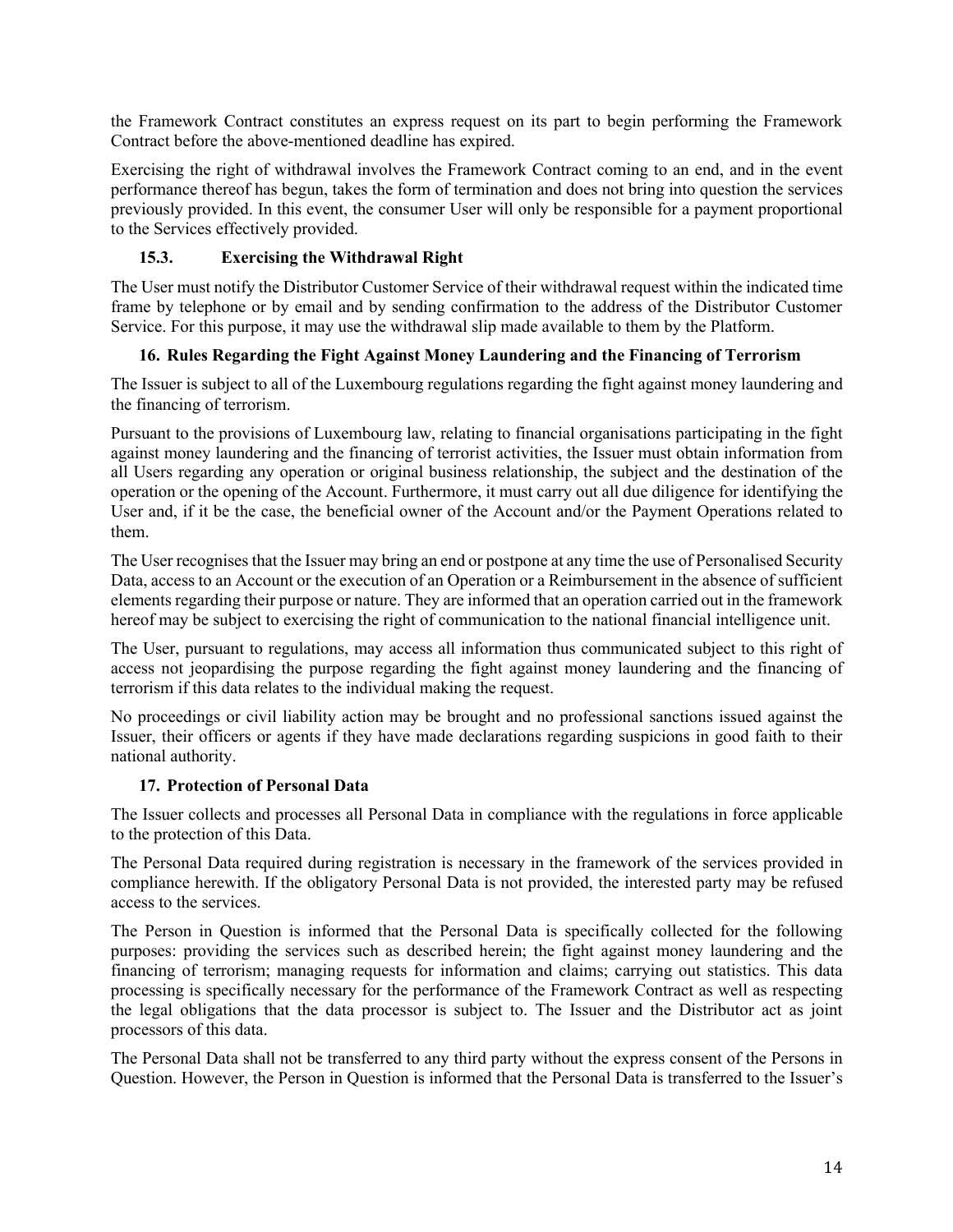subcontractors for the above-stated purposes. Said subcontractors only act on instructions from the Issuer and exclusively on behalf of the latter.

The Person in Question may access the list of subcontractors by sending their request to the Distributor Customer Service. They are informed that the Issuer ensures that their subcontractors take all necessary measures in order to maintain the security and confidentiality of the Personal Data. In the event the Personal Data is violated (loss, breach, destruction, etc.) involving increased risk to the Person in Question, the latter will be informed thereof.

The Issuer reserves the right to disclose Personal Data at the request of a legal authority to be in compliance with any law or regulation in force, to protect or defend the rights of the Account Holder or the Person in Question, if circumstances require it or to protect the security of the Service Provider, the Services or the public.

Personal Data processed by the Issuer in the framework of the services provided in compliance herewith is kept for the period of time that is strictly necessary to attain the purposes mentioned hereinabove. Barring legal and regulatory provisions to the contrary, the Personal Data will not be kept beyond the effective date of termination of the Contract. It is specifically indicated that the Personal Data relating to identification is kept for a term of five years from the end of the contractual relationship, subject to applicable regulation in terms of the fight against money laundering and the financing of terrorism.

The Persons in Question have the following rights pertaining to their Personal Data, according to the conditions established by regulations: the right of access, right of rectification, the right of objection, the right of erasure, the right to restrict its processing and the right of portability. The Person in Question may at any time exercise these rights by addressing the Distributor Customer Service. The request must indicate their last name, first name, identifier, and include a photocopy of an identity document bearing their signature.

A response will be sent to the Person in Question in a time frame of one (1) month following receipt of the request. This deadline may be extended to two (2) months, given the complexity and the number of requests. In this case, the Person in Question will be informed of this extension and the reasons for postponement within a deadline of one (1) month from the receipt of the request.

The Person in Question will be informed if they have the right to file a claim with the competent authority for any request related to their Personal Data.

If the Person in Question provides the request in electronic format, the response will be provided in electronic format, unless they expressly request otherwise.

When the Personal Data relate to a Person in Question who is not a party to the Framework Contract has been transferred by the User, the latter will be responsible for communicating to the Person in Question the information of this Article.

Additional Information on the processing of Personal Data carried out in the framework hereof, the time frame that it is kept and the rights of the Person in Question are available in the Issuer's confidentiality policy (accessible at the site www.mangopay.com).

#### **18. Professional Secrecy**

The Issuer is bound by professional secrecy. However, the secrecy may be lifted, in compliance with the legislation in force, based on a legal, regulatory and prudential obligation, specifically at the request of supervisory authorities, the tax or customs administration, as well as those of a criminal judge or in the event of a legal request indicated to the Distributor. Notwithstanding the foregoing, the User has the right to release the Distributor from professional secrecy by expressly indicating the authorities receiving the confidential information that relates to the User.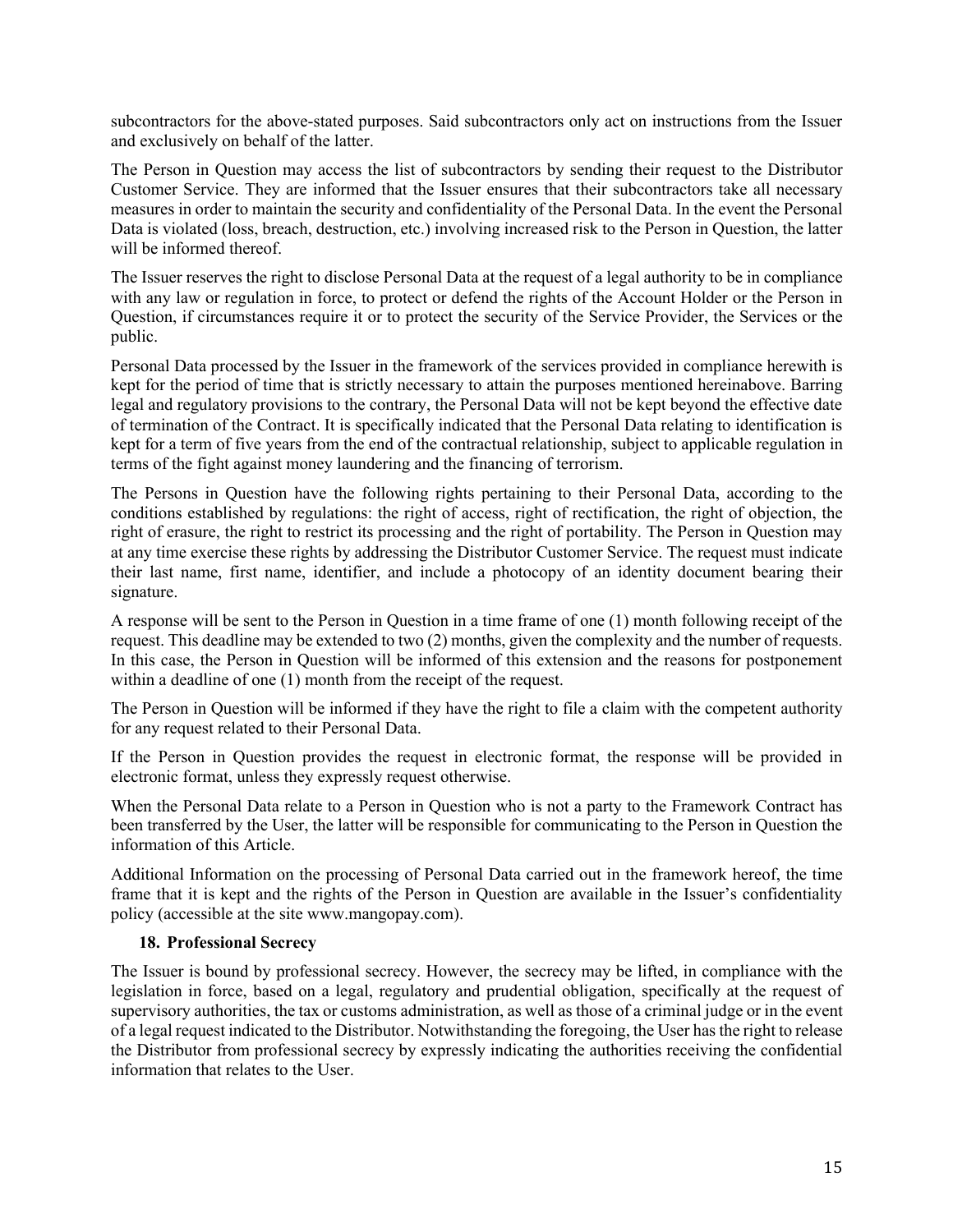It is specified that professional secrecy may be lifted by regulation benefiting companies providing the Distributor important operational tasks within the framework hereof.

## **19. Intellectual Property**

The Issuer retains all intellectual property rights that pertain to them for the Services offered to the User. None of these intellectual property rights will be transferred to the User under this Contract.

## **20. Death of the User and Inactive Accounts**

## **20.1. Death of the User**

The death of the User will bring an end to the Framework Contract, once this is made aware to the Issuer. Operations occurring from the time of death, except with the agreement of the individual who has rights or the attorney in charge of the estate, will be considered not having been authorised.

The Electronic Money Account will remain open for the time necessary to settle the estate and the Distributor/Issuer will ensure the transfer of the balance upon the agreement of the individual who has rights or the attorney in charge of the estate.

## **20.2. Inactive Accounts**

Any inactive Electronic Money Account may be the subject to an inactivity notification by email on behalf of the Distributor followed by a follow-up notification one (1) month later. The User's Account is considered inactive if, at the end of a period of twelve (12) months, there have been no operations (with the exception of management fees being taken out) at the initiative of the User (or any representative) and that has not been specifically indicated to the Distributor in any form whatsoever.

In the absence of a response or use of the Electronic Money available in this time frame, the Account will be closed and maintained only for the purposes of carrying out Reimbursement of the Electronic Money. Management fees may be collected by the Issuer.

The Account will no longer give rise to any further use of the Electronic Money.

## **21. Force Majeure**

The Parties shall not be held responsible, or considered as being in breach hereof, in the event of a delay or non-performance, when the cause of which is related to an event of force majeure as defined by Article 1218 of the Civil Code.

## **22. Independence of the Contractual Stipulations**

If one of the stipulations hereof is nullified or not applicable, it shall be deemed not having been written and it shall not lead to nullification of the other stipulations.

If one or more stipulations hereof becomes invalid or is declared as such pursuant to a law, regulation or following a definitive decision handed down by a competent jurisdiction, the other stipulations retain their force of obligation and their scope. The stipulations declared null and void will then be replaced by stipulations that are as close as possible to the meaning and the scope of the stipulations initially agreed to.

## **23. Protection of Funds Collected**

The User's funds are deposited at the end of each Business Day in an account opened in a Bank and are held by the latter.

Under the terms of Article 24-10 (1) a) of the Law of 20 May 2011, published in Mémorial A n° 104 of 24 May 2011 of the Grand Duchy of Luxembourg and Article 14 of the Law of 10 November 2009 published in Mémorial A n° 215 of 11 November 2009 of the Grand Duchy of Luxembourg, transposing the Directive 2009/110/EC of the European Parliament and the Council of 16 September 2009, concerning access to the activity of electronic money institutions, the funds collected are protected and are not included in the pool